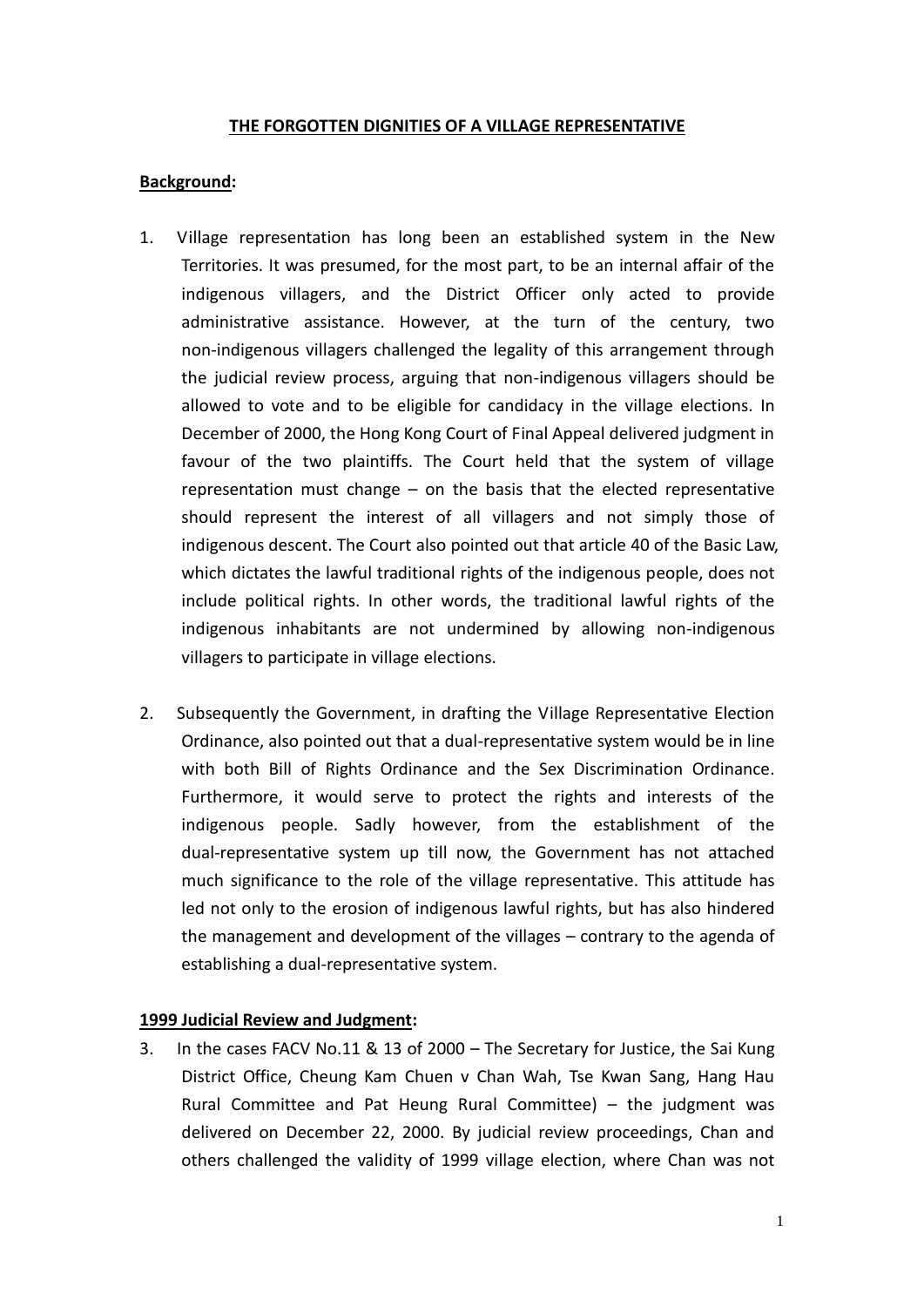eligible to vote, and Tse was not eligible as a candidate. The Equal Opportunities Commission provided the Court with assistance of counsel as amicus curiae, but Heung Yee Kuk, Pat Hueng Rural Committee and Sai Kung Rural Committee were absent from the final hearing. The Government and the Rural Committees lost their case both at the first instance and on appeal, and in this final appeal, the Government and Cheung Kam Chuen lost once again, and were ordered by the Court to pay the costs of the proceedings.

- 4. The case was lost on relatively obvious grounds:
	- (1) In this day and age, the structure of the village has evolved, and accordingly so has the duties of the elected village representatives. In this modern era, the village representative's authority and responsibilities can be said to touch upon "public affairs", and are not limited merely to the internal matters of indigenous villagers.
	- (2) Given the reasons above, the candidacy of village representative cannot be confined to those of indigenous descent, as it would be a violation of Article 37 of the Bill of Rights Ordinance and Article 39 of the Basic Law, which corresponds with Article 25 of the International Covenant on Civil and Political Rights, stating that every permanent resident shall have the right and opportunity to take part in the conduct of public affairs.
	- (3) In addition, the electoral arrangements creates sexual discrimination, as a non-indigenous woman could obtain the right to vote after marrying an indigenous male, but a non-indigenous man would not be afforded the same upon marriage to an indigenous female.
- 5. Unanimous judgment by the Court:
	- (1) The exclusion of non-indigenous residents in the election of village representatives, both in the right to vote and the right of candidacy, is a violation of the right to participate in public affairs as governed by Article 21(a) of the Hong Kong Bill of Rights Ordinance; and
	- (2) The electoral arrangements which provides that a non-indigenous female may obtain the right to vote upon marriage to an indigenous male, but a non-indigenous male cannot obtain the same right upon marrying an indigenous female – is a violation of Article 35 of the Sex Discrimination Ordinance (Cap. 480).
- 6. In the judgment, the Court also listed the functions of a village representative, which include but are not limited to the following: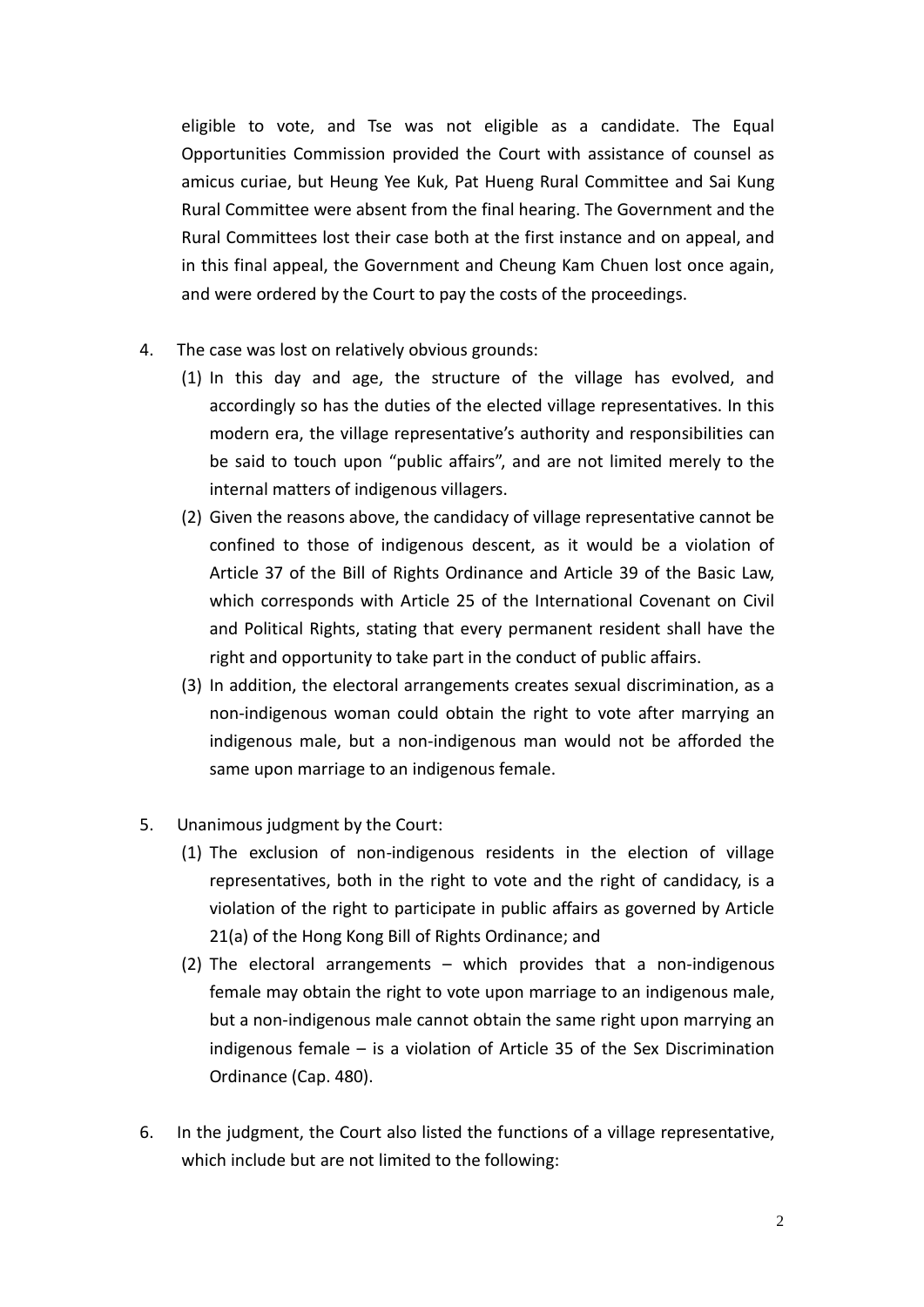- (1) Assisting in certifying the indigenous status of villagers, for the purpose of their applying to build houses under the Small House Policy;
- (2) Arranging for those villagers with indigenous status to obtain exemption from rates and discounts on government rent;
- (3) Witnessing and arranging for hillside burials;
- (4) Witnessing villagers' applications for succession to estates under the New Territories Ordinance;
- (5) Certifying the indigenous status of the descendants of people, who come to Hong Kong from other countries, and assisting them in applying for Hong Kong identity cards;
- (6) Liaising between various government bodies and villagers on various matters.
- 7. Thus, the representation of a village is no longer confined to the internal affairs of the indigenous villagers. Rather, it relates to a range of public interests and touches upon many aspects of public affairs.

## **Village Representative Election Ordinance:**

- 8. In June 2002, when the Government proposed to reform the village representative election system, it was stated that the suggested amendments are consistent with the ruling of the Court of Final Appeal in 2000.
	- (1) In the Commissioner's report of the Village Representative Election Bill, the legality of the Bill was explained to the Legislative Council as being in line with the Hong Kong Bill of Rights Ordinance, and is consistent with the definition of "resident".
	- (2) The function of a village representative is to safeguard the traditional rights and lawful interests of the indigenous inhabitants, although they were not specifically defined by the government. However, it was pointed out that such rights and interests would generally encompass rights and interests to land, including:
		- (a) Small Houses;
		- (b) Traditional / hill-side burial;
		- (c) Discounts from government rent; and
		- (d) Exemptions from rates
	- (3) The village representatives should receive increased government support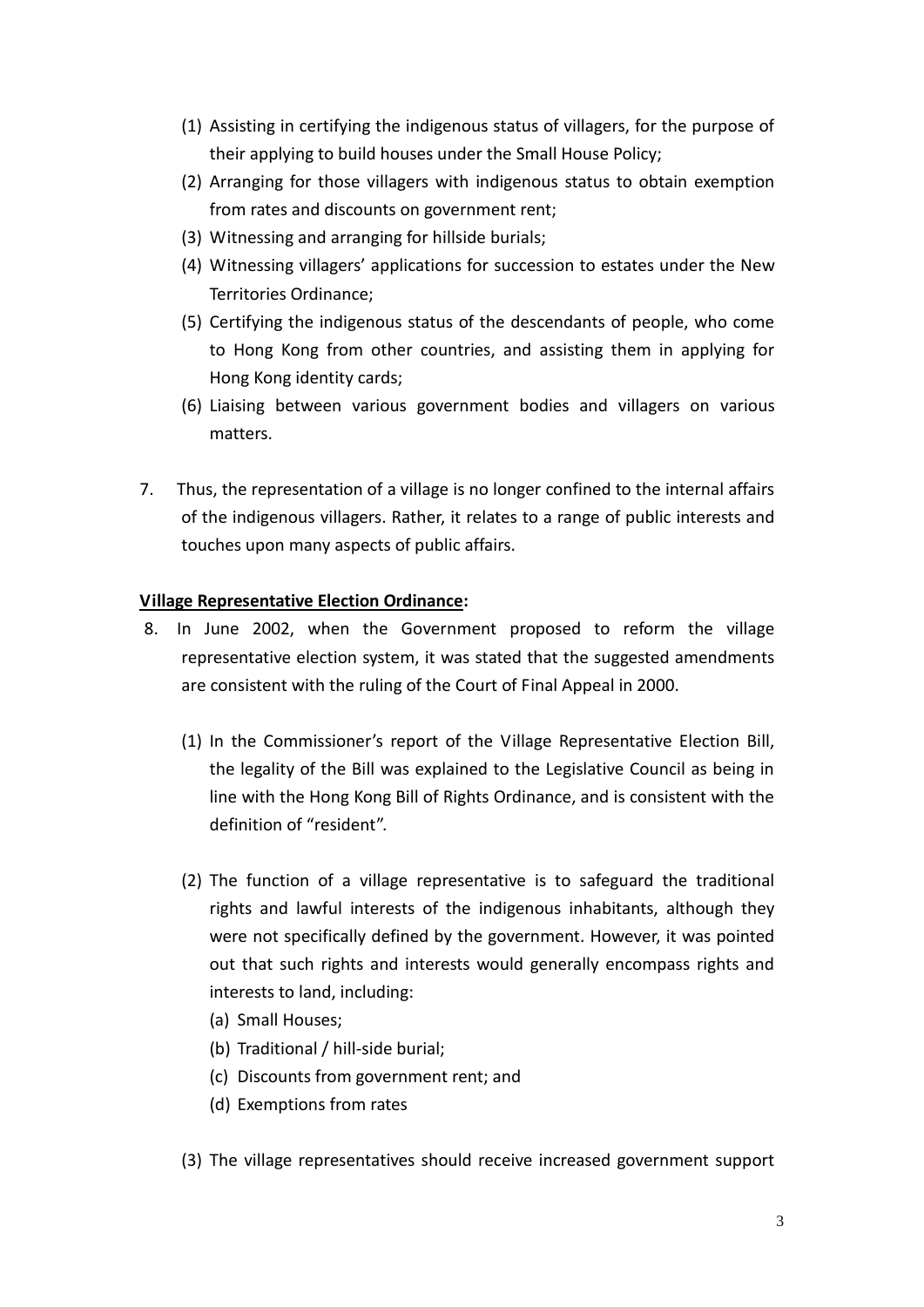during their time in the village office.

(4) The Government will consider subsidizing village representatives. Also, in accordance with Chapter 576 of Hong Kong legislation, there are two types of village representatives, whose responsibilities are listed as follow:

| Indigenous Village Representative | Village Representative           |
|-----------------------------------|----------------------------------|
| To represent the opinions of      | (1) To represent the opinions of |
| the indigenous residents in       | the residents in relation to     |
| relation to matters of their      | matters of their respective      |
| respective village; and           | village.                         |
| To manage matters that relate     |                                  |
| to the indigenous residents in    |                                  |
| terms of their traditional        |                                  |
| lawful rights and customs.        |                                  |

# **Village Representative Finance and Resources:**

- 9. Village Representatives have always acted to protect the rights and interests of their respective villages – many will go to great lengths for their village residents. After the Village Representative Election Ordinance came into effect in 2003, the responsibilities of both the Indigenous Village Representatives and the Village Representatives became clearly defined, and the duties of the office became more demanding.
- 10. Only in April 2010 did the Home Affairs Department finally approve of a quarterly-allowance of \$2,000 for the village representatives. This allowance is not a wage, nor is it a form of financial reimbursement for monies spent. Rather, it was "an acknowledgement of the village representative's contribution to the district and region." However, the monthly rate of a mere \$666.60 could do little to contribute towards the expenses incurred in the course of village affairs management, and this allowance appeared more like a government handout than any sort of acknowledgement.
- 11. Other members in representative offices such as members of the Legislative or District Council – receive a salary that is annually adjusted for inflation. Furthermore, their salary has been substantially increased in the past decade. A chart of the salaries (from 2001) is provided in Annex 2. In stark contrast, the allowance of the village representative has not received any adjustments since